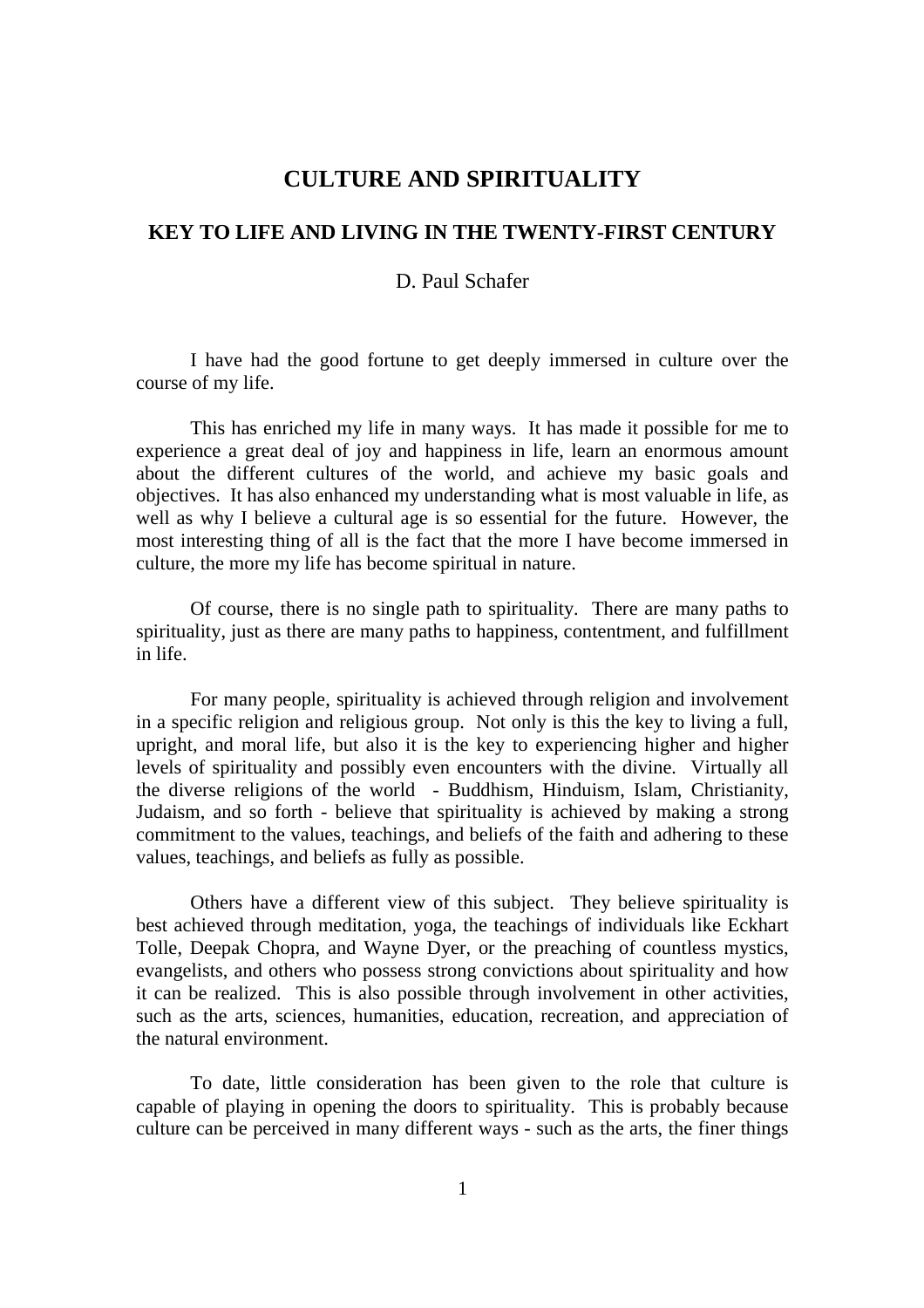in life, the legacy from the past, a complex whole, a total way of life, the relationship between human beings and the natural environment, and the organizational forms and structures of different species  $1$  - and this causes confusion and misunderstanding for many people.

While many people see the different ways culture can be perceived as a distinct liability, I see it as a powerful asset. This is because each of the '*perceptions of culture*' referred to above possesses the potential to open the doors to spirituality in one form or another, as will become apparent from the personal experiences I have had with each of these perceptions over the years and what many cultural scholars have had to say about this subject. This makes culture an ideal vehicle for achieving spirituality in my view.

My first real encounter with spirituality was in the arts. This is not surprising in view of the fact that many people treat 'the arts' and 'culture' as synonymous and it is a well-known fact that the arts possess a remarkable potential to lift people to lofty heights and transport them to ethereal places and spaces. As George Bernard Shaw said in *Back to Methuselah*, "you use a glass mirror to see your face; you use works of art to see your soul."

When I was young, my parents enrolled me in art classes at the Art Gallery of Toronto, now the Art Gallery of Ontario, arranged piano lessons for me, and put me in a choir at Grace Church-on-the-Hill. It wasn't long before I was aware of the intimate connection between the arts, culture, and spirituality, since many of these activities lifted me out of the commonplace and propelled me to very high heights.

Whether it was painting pictures, playing pieces on the piano, or singing hymns and anthems in the choir, I felt a certain awe come over me whenever I was engaged in any of these activities. This was especially true for singing in the choir, since a great deal of beautiful music was combined with exquisite architecture and an enormous amount of sacred liturgy and pageantry. I soon realized that spirituality is not confined to adults or people in their twilight years. It can be experienced at any age and in any walk of life, and often in profound, moving, and very powerful ways.

Awareness of the intimate bond between the arts, culture, and spirituality has broadened and deepened substantially in me over the years. Many musical compositions, plays, paintings, poems, architectural masterpieces, and the like produce spiritual feelings in me that border on the sublime and occasionally on the divine. While there are too many to list here, I can't resist the temptation of providing a few examples of this in order to give you an idea of what moves me the most and produces strong spiritual sensations in me.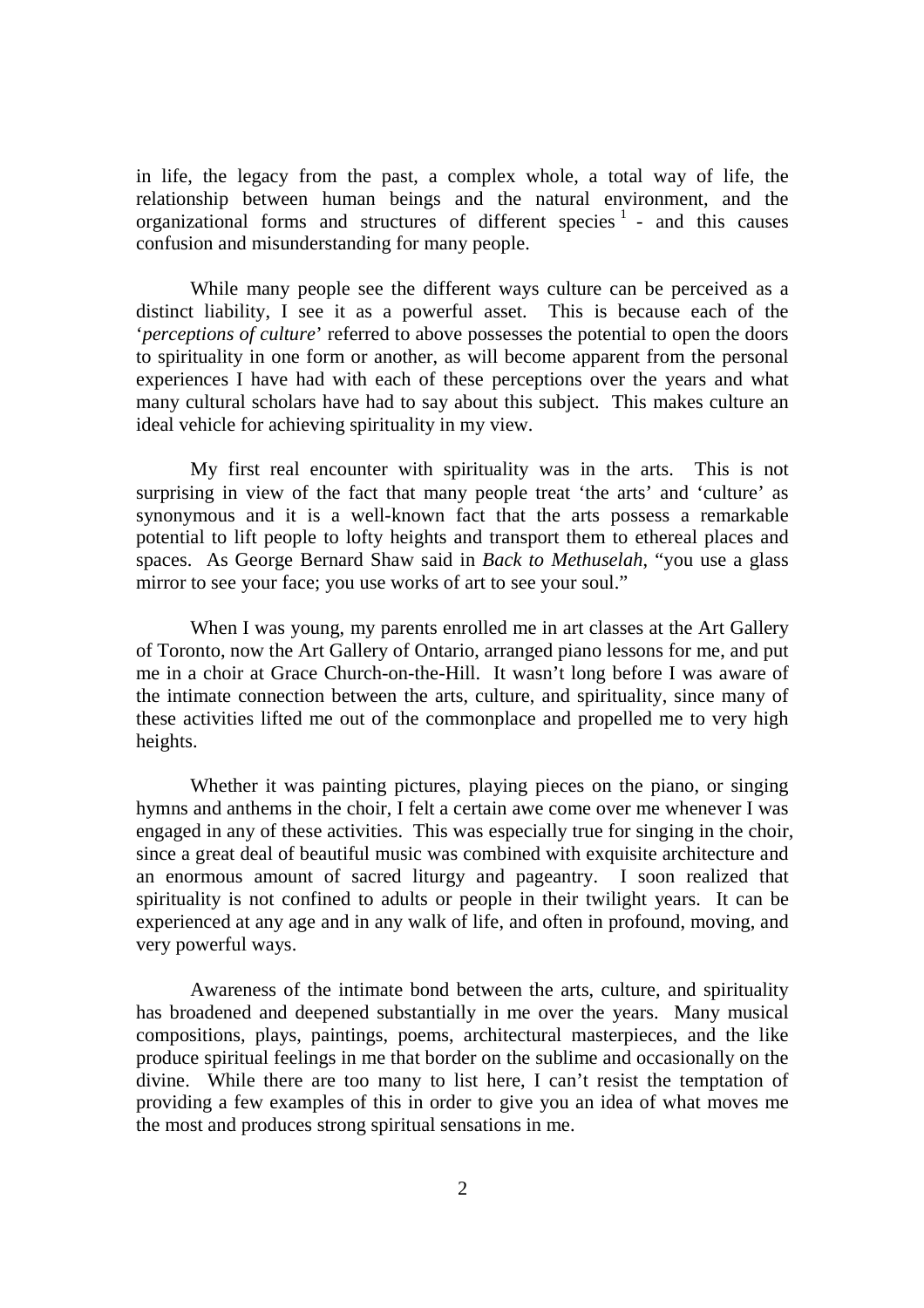Undoubtedly, music heads the list. There is something about music - all music but especially certain pieces of music - that puts me in a spiritual state. While music affects people in different ways and every person has his or her favourites and personal preferences, I am transported into a spiritual state whenever I hear Handel's *Ombra mai fu* or *Lascia ch'io pianga*, Striggio's *Mass in Forty Parts*, Tallis's *Spem In Alium*, Rachmaninoff's *Second Piano Concerto*, Mahler's *Resurrection Symphony,* and Brahms', Beethoven's, and Tchaikovsky's violin concertos. I am also in a spiritual state whenever I hear Strauss's *Four Last Songs*, Mendelssohn's *Song Without Words*, Opus 38, No. 6 (Duet), Chopin's *Etude Opus 25, No. 13* (Aeolian Harp), Schubert's *Impromptu Opus 90, No. 3*, Liszt's transcription of Schumann's *Widmun*g (*Dedication)*, Mascagni's *Intermezzo* from *Cavelleria Rusticana*, Fauré's *Cantique de Jean Racine*, and the second movement of Albinoni's *Concerto Opus 9, No 2 in D Minor*. Speaking candidly, I am 'half way to heaven' whenever I hear the first few bars of any of these pieces.

One night, I even went all the way to heaven, or at least so it seemed at the time. Here is how it came about.

For many years, I have been in the habit of turning my radio to a particular radio station before falling asleep. The station plays soft and soothing music - a rare commodity these days - to help people end their day on a pleasant and peaceful note.

One evening in the fall, I turned my radio to the usual station and fell fast asleep. I don't know how long I was sleeping, but I slowly became aware of the fact that I was hearing one of the most exquisite pieces of music I have ever heard in my life. As I lay there in a semi-conscious state, I remember thinking I had died and gone to heaven. *The music was just that beautiful*! Then I heard the announcer say, "You have been listening to Mendelssohn's *Grant Us Peace.* It was sung by the Corydon Singers."

Talk about a spiritual experience! As soon as I heard the announcer say the music was written by Mendelssohn, I knew that I had not actually died and gone to heaven although it certainly seemed like it that night. This piece of music has a wonderful melody, which is sung first by one section of the choir, then another, and finally by the full choir. I have often thought this piece should be adopted as humanity's '*universal anthem*.' Not only is it exceedingly beautiful, but also it would serve a useful purpose at this time, much as Beethoven's *Ninth Symphony* does as the official anthem of the European Union and Council of Europe.

I hope you don't get the impression that it is only classical music that puts me in a spiritual state because this is not the case. Musicals do this too, especially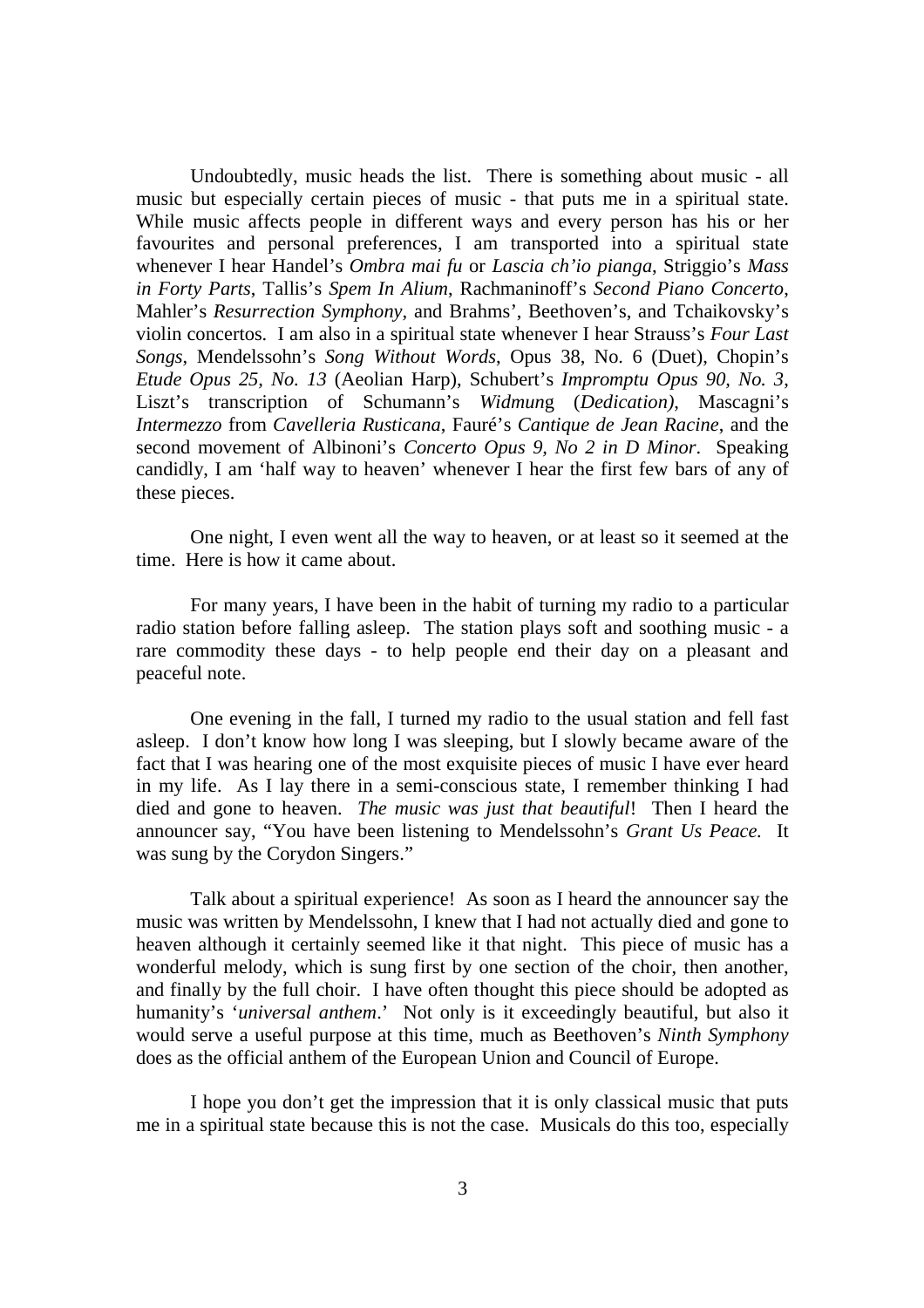specific songs in musicals. Most prominent in this regard are: *If I Loved You* and *You'll Never Walk Alone* from *Carousel*; *Climb Every Mountain* from *The Sound of Music*; and *I Dreamed a Dream*, *On My Own*, and *Take My Hand* from *Les Misérables*.

What I find spiritually uplifting about these songs is not only the music, but also the lyrics. A good example of this is when Richard Rogers captivating music is combined with Oscar Hammerstein II's inspirational lyrics in songs like *You'll Never Walk Alone* - "When you walk through a storm/Keep your head up high/And don't be afraid of the dark/At the end of the storm is a golden sky/And the sweet silver song of a lark" - from *Carousel*, and "Climb every mountain/Ford every stream/Follow every rainbow/Till you find your dream!" from *The Sound of Music*. Similar feelings swell up in me when I listen to certain pieces of film music - such as Ennio Morricone's *Gabriel's Oboe* from *The Mission* and *Dinner* from his *Lady Caliph Suite -* as well as popular songs like *Moon River*, *Unchained Melody*, *I Believe*, *Stranger in Paradise*, and many others*.*

This is equally true for certain paintings, poems, architectural edifices, and the like. Paintings like Monet's *Water Lilies* and Van Gogh's *Starry, Starry Night,* poems like Keats's *On First Looking Into Chapman's Homer*, Byron's *She Walks in Beauty*, and Rumi's *Divan-e Shams -* as well as numerous mosques, pagodas, gothic cathedrals, and architectural wonders like the Taj Mahal - lift me to incredible heights because they are sublime and perhaps even border on the divine. As John Keats said, "a thing of beauty is a joy forever."

What is it about the arts in general - and certain artistic works in particular that makes the artistic perception of culture one of the most effective vehicles for opening the doors to spirituality of all? Surely this. Not only are the arts capable of lifting people out of the doldrums and propelling them to incredible heights largely through the sounds and images they exude and the feelings and emotions they convey - but also they enhance our awareness of virtually everything that exists in the world and in nature. In the case of nature, this is perhaps best realized by much of the piano music of Schumann and particularly his song *Der Nussbaum* (*The Nut Tree*). I can smell the sweet fragrance of this tree and picture its leaves gently rustling in the breeze whenever I hear this song. Perhaps this is why Beethoven was always so anxious to escape the hustle and bustle of the city and get out in nature to enjoy its babbling brooks and serene calm after the summer storm, as expressed so movingly in his *Pastoral Symphony* (*Symphony No. 6*).

If the arts provide one example of the rich potential culture possesses to open the doors to spirituality, the finer things in life provide another. Many of these things are inherent in the humanities - ethics, education, philosophy, and the like - and include the quest for peace, order, equality, and justice, the pursuit of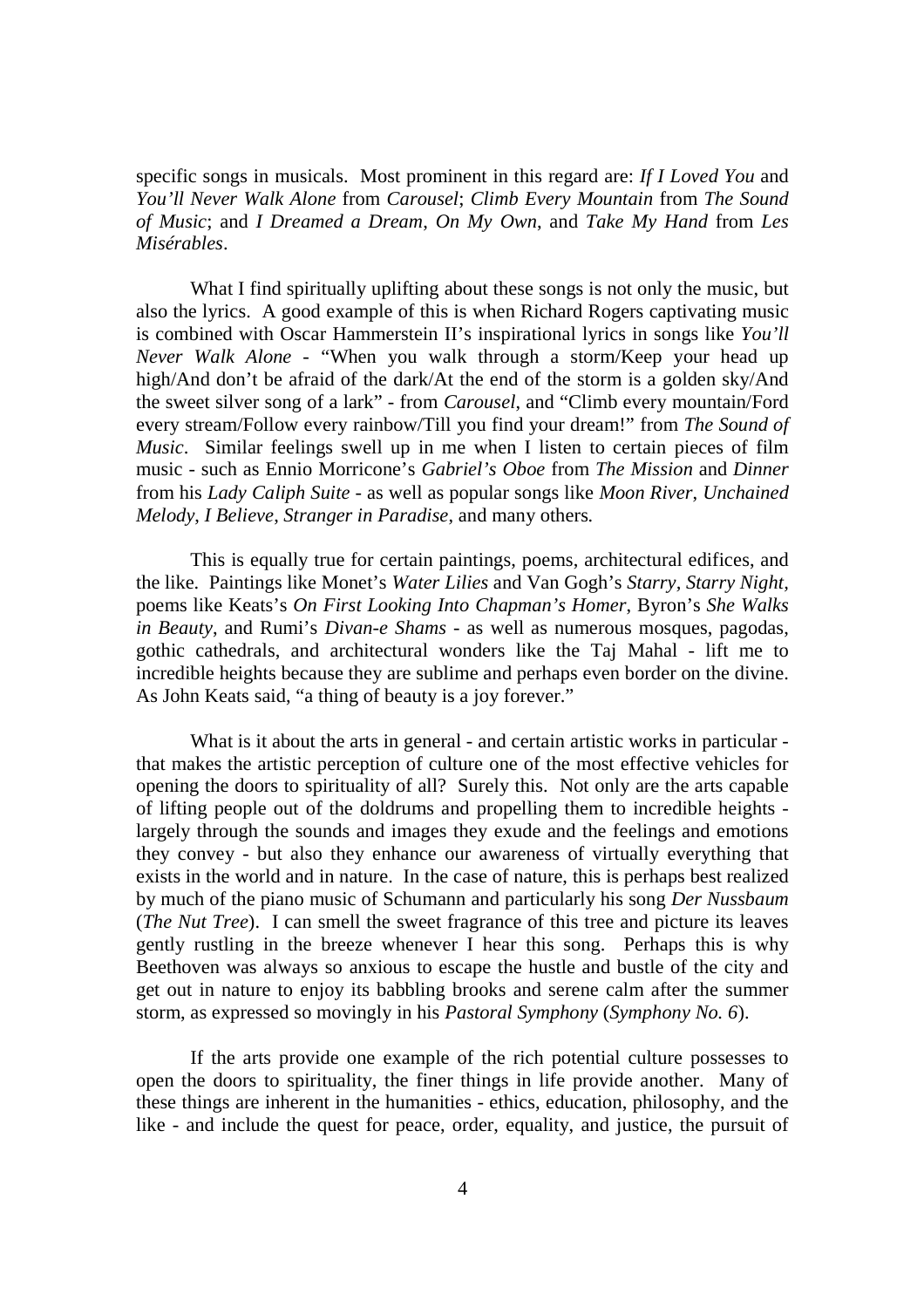knowledge, wisdom, beauty, and truth, and the importance of caring, sharing, cooperation, and compassion.

I often think of Albert Schweitzer when I reflect on these matters. Not only did Schweitzer give up a highly successful career in Europe as a medical doctor and outstanding musician to go to Africa to work and live with lepers - risking his life and his health in the process - but also he was a great proponent of reverential thinking and reverential action as one of the principal keys to spirituality. For Schweitzer, all living things were precious, and therefore deserved to be treated with dignity and respect.

I also think of Mahatma Gandhi, Mother Teresa, and Dr. Martin Luther King Jr. when I reflect on such matters, largely because they led exemplary lives in numerous respects. Whenever I think of all the painful experiences they were forced to endure - and how the lives of Mahatma Gandhi and Dr. Martin Luther King Jr. were snuffed out instantly and so brutally - I recall Dr. King's comment towards the end of his life that he wanted nothing more than to leave behind him a life totally devoted to a cause, or words to this effect.

If the arts and finer things in life have a great deal to do with spirituality, so does the legacy from the past. This is probably why many people think the legacy from the past is one of culture's greatest gifts of all.

If I was able to travel backwards or forwards in time, I would definitely choose travelling backwards in time. This is partly because I am not too excited about certain present and prospective developments - a gothic cathedral does much more for me than a colossal office tower - but it is largely because I am fascinated with the past and the magnificent legacy we have inherited from the past.

In addition to countless other things, this legacy includes: the cultural accomplishments of the Incas, Mayans, Asians, and all the other diverse peoples of the world; all the world's greatest cities and historical sights - Venice with its enticing architecture and enchanting canals, Isfahan and Istanbul with their exquisite mosques, Kyoto with its ancient temples and Buenos Aires, Marrakech and Savannah with their captivating streets and sumptuous squares; all the world's greatest accomplishments in the arts, sciences, religion, education, economics, medicine, philosophy, and the like; all the most powerful ideas, theories, and writings that have been created in the world; and especially all the myriad cultures of the world, each with its own unique character and characteristics. Little wonder Jacob Burckhardt - the great Swiss cultural scholar who did so much to shed light on the Italian Renaissance and Greek and Roman culture in classical times - called this precious gift 'the silent promise' that possesses the potential to transform the entire past into a 'spiritual possession.<sup>2</sup>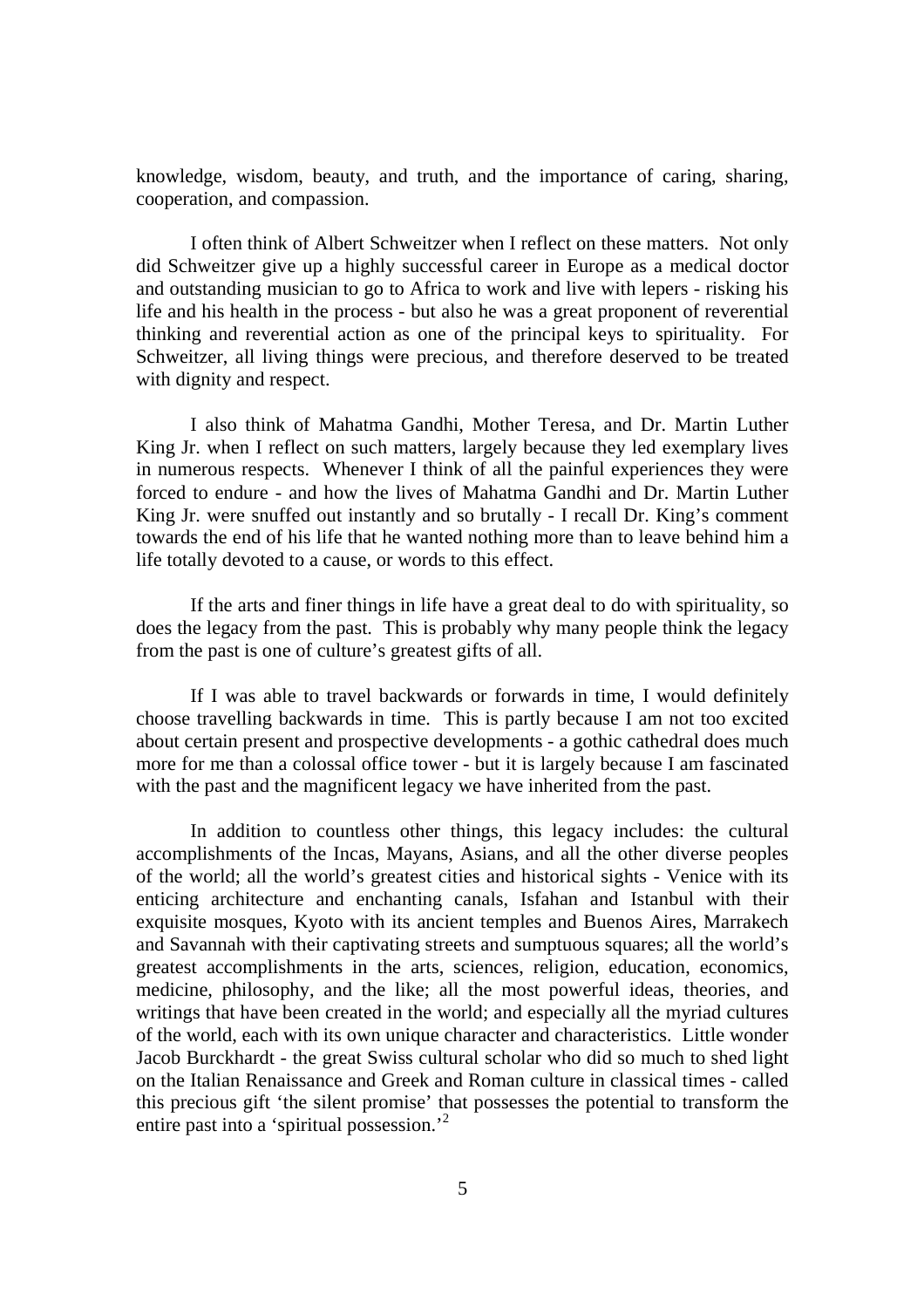The great English cultural scholar Matthew Arnold had similar thoughts on this matter, although he confined them more to knowledge, ideas, and education. Here is what he said about this in his popular book *Culture and Anarchy*:

> The great men (and women) of culture are those who have had a passion for diffusing, for making prevail, for carrying from one end of society to the other, the best knowledge, the best ideas of their time; who have laboured to divest knowledge of all that was harsh, uncouth, difficult, abstract, professional, exclusive; to humanize it, to make it efficient outside the clique of the cultivated and learned, yet still remaining the *best* knowledge and thought of the time, and a true source, therefore, of sweetness and light. $3$

One institution that has taken Arnold's and especially Burckhardt's beliefs in this area to heart is UNESCO. This remarkable organization has been steadily and systematically translating lofty ideals like this into concrete realities for more than half a century. Not only does it place an extremely high priority on the tangible and intangible cultural heritage of humankind and all the world heritage sites located throughout the globe, but also it places an exceedingly high priority on preserving and protecting this priceless legacy and making it accessible to present and future generations.

We are the beneficiaries of this profuse legacy of artefacts and accomplishments. This is becoming increasingly apparent through developments in contemporary communications that make it possible for people and countries in all parts of the world to enjoy all the incredible cultural achievements from the past. I get elated whenever I think that virtually every individual, institution, country, and culture in the world today possesses the means - or has access to them through new technologies and devices - to tap into these achievements regardless of where they are situated in the world.

In many ways, this is where things stood for me with respect to culture and spirituality until I was in my late forties. My experiences in this area were limited largely to '*specific moments of spirituality*' that tended to occur when I was exposed to certain works related to the arts, finer things in life, and legacy from the past. What I was not experiencing, however, was anything that might be called a '*permanent state of spirituality*.'

Things started to change in this regard when I had a fortuitous experience one day in Bladen Library at the University of Toronto. I was in the library doing some research on culture - which had become my main passion and principal preoccupation in life by this time - when I happened to come across a book by Sir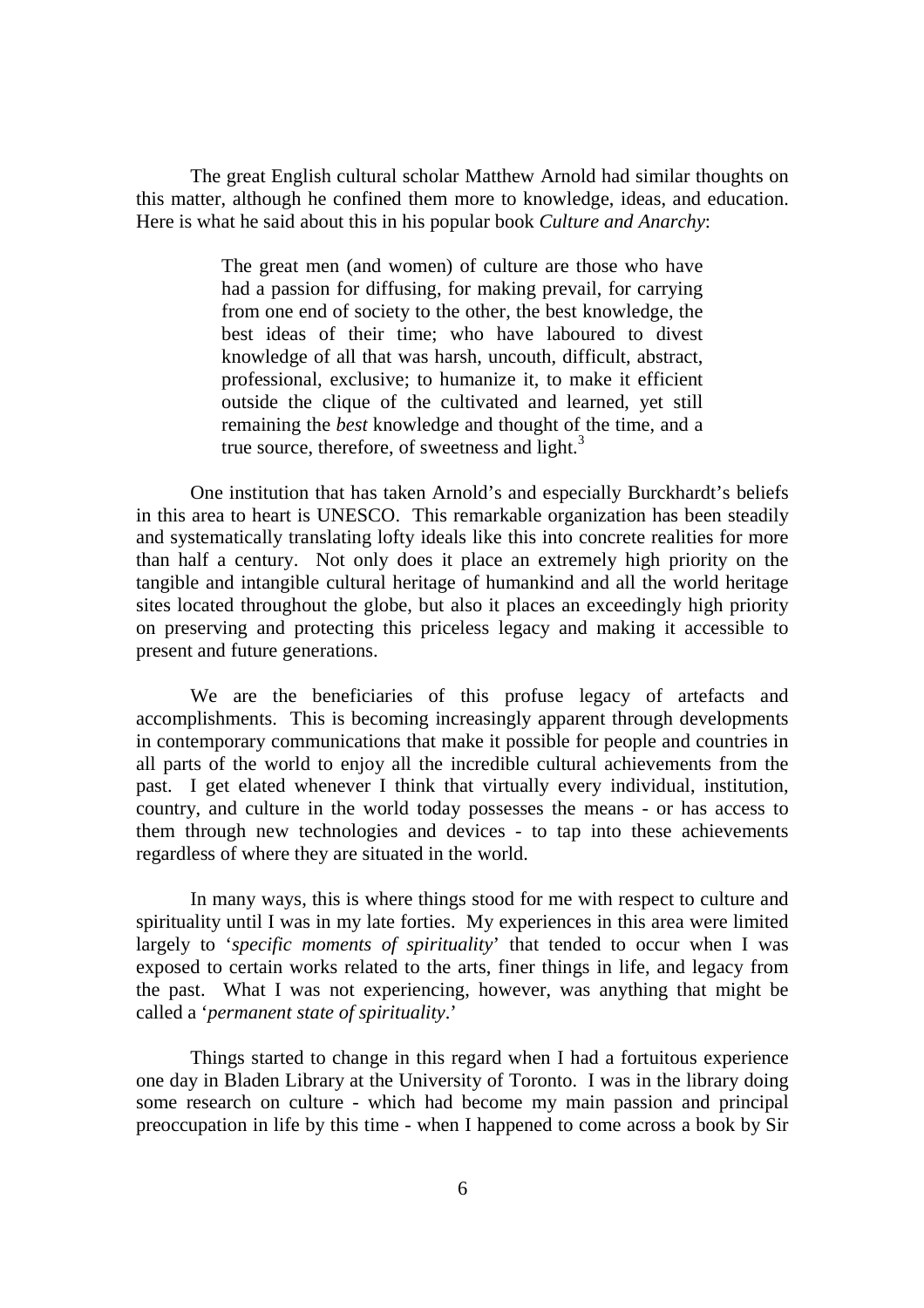Edward Burnett Tylor - one of the world's first anthropologists if not *the* first called *The Origins of Culture*. No sooner had I opened the book to the first page than the following definition of culture was staring me in the face:

> Culture… taken in its wide ethnographic sense, is that *complex whole* which includes knowledge, belief, art, morals, law, custom, and any other capabilities and habits acquired by man as a member of society. $4$

This definition struck me like a thunderbolt. I had long believed that there was far more to culture than the arts, finer things in life, and legacy from the past essential and fundamental as these are - because I had come across numerous references to many other activities that cultural scholars thought should be included in culture. Here, at long last, was official confirmation of this.

What stood out with respect to Tylor's definition was the fact that culture was defined in terms of '*the whole*,' and not just a part or parts of the whole. This elevated culture to a much higher plane in my view because it is a well-known fact that the whole is greater than the parts and the sum of the parts because new properties are brought into existence when the whole is created that are not in the parts taken separately.

The origins of this 'holistic definition of culture' can be traced back to the late nineteenth century when Tylor and other anthropologists began to study culture and cultures in depth and in the field in many different parts of the world. What they discovered was that people had all sorts of words for the specific activities in which they were engaged as they went about the process of meeting their individual and collective needs. What they did not have was a word that described how all these activities were woven together to form a whole.

Culture was the word they used to designate this phenomenon. It resulted from the fact that all the various activities in which people were engaged economics, education, religion, politics, technology, the arts, the sciences, recreation, and so forth - were tied together in specific combinations and arrangements to create a whole that was greater than the parts.

While culture is not the only field to be concerned with 'the whole' - it is also of concern to philosophy, religion, science, medicine, and other fields - Tylor's definition of culture struck a responsive chord with me because it confirmed my belief that culture is concerned with the whole and not just a part or the parts of the whole. It also struck a responsive chord with me because I felt the world - and virtually everything in the world including people, communities,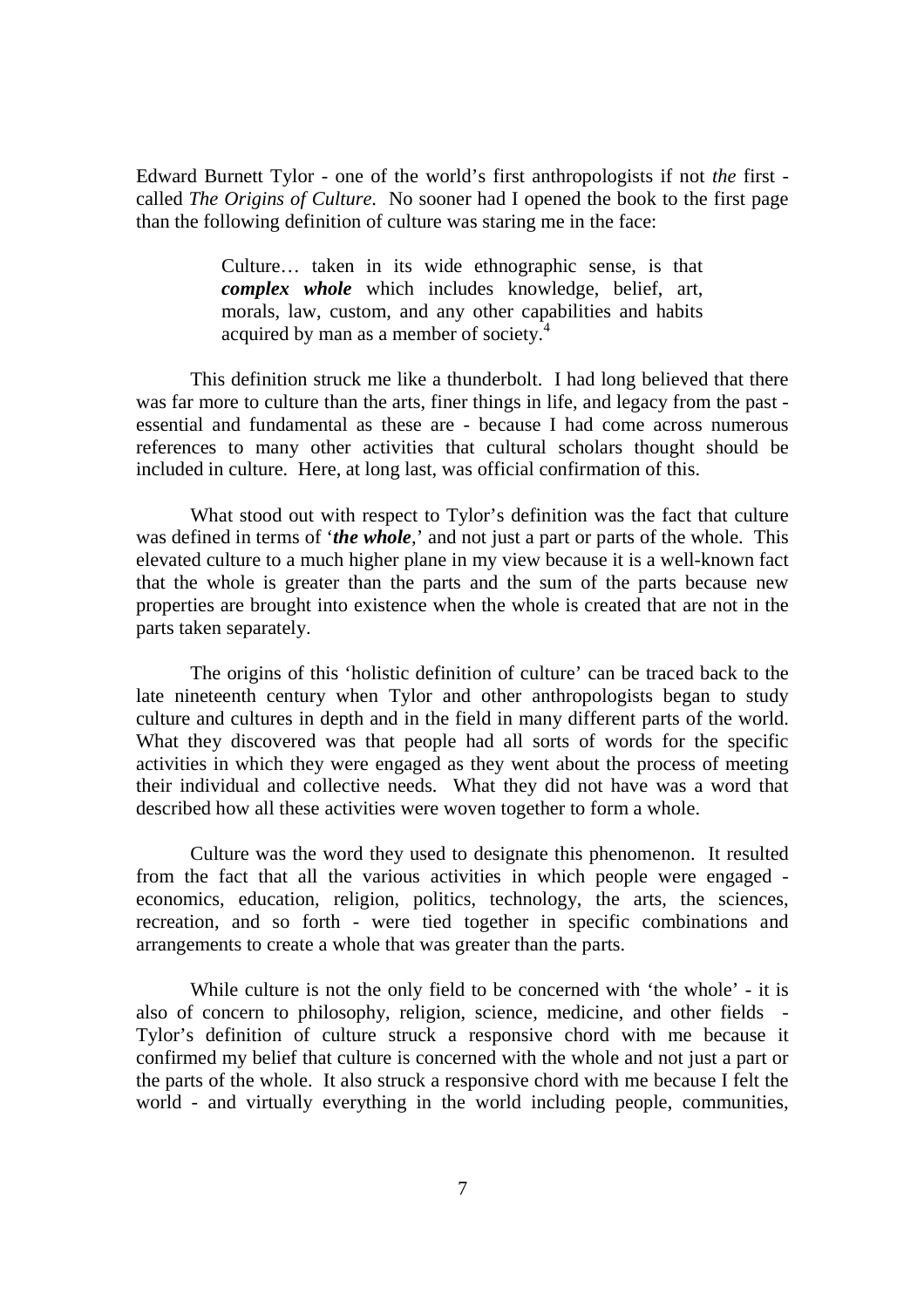countries, cultures, civilizations, plants, animals, and so forth - are wholes made up of many parts, not parts taken in isolation or by themselves.

Ever since that fortuitous day in the Bladen Library, I have been strongly committed to - and extremely interested in - the whole in all its diverse aspects and manifestations. Most prominent in this regard are holism in general and the holistic understanding of culture and cultures in particular. Indeed, it would not be far off the mark to say that the whole, holism, and the holistic perception of culture and cultures have been the guiding features and principal preoccupations of my life ever since.

Some may call what occurred in the Bladen Library that day an 'epiphany,' since it caused me to see the world in a new and different way. However, I would call it a 'cultural transformation,' since it helped me to see the world - and the vast majority of things that exist in the world - as they really are, rather than how they are presented to us as a result of specialization and our penchant for dividing the whole up into parts in order to study the parts in detail.

The implications of this for spirituality were clear and unequivocal. Focusing attention on the whole, holism, and the holistic understanding of culture and cultures provided me with a far more all-encompassing and inclusive way of seeing and understanding reality and the world around me. It also provided a gateway to living life on a higher plane of existence.

From that point on, I began to focus on the whole in everything I did and thought. When I walked in the neighbourhood, I walked in it as a whole, soaked it up as a whole, cherished it as a whole, and experienced it as a whole. When I thought about my community - Markham - or my country and its culture - Canada and Canadian culture - I thought about them as wholes made up of countless parts. When I thought about other countries, other cultures, and the world at large, I thought about them as wholes and not merely smorgasbords of disconnected and unrelated pieces. My focus was always on the whole, and with it, what brought things together rather than split them apart.

This was especially true for people. I was fascinated with this because years earlier I had come across several cultural scholars who had written about '*the whole person.*' While I tucked this information away in my mind at the time, it took on far greater significance and meaning when I became aware of the whole and holism as it relates to people and made a strong commitment to this.

One of the scholars who wrote about the whole person was Matthew Arnold referred to earlier. He believed that the central challenge in the evolution and education of the whole person is to attend to the harmonious development of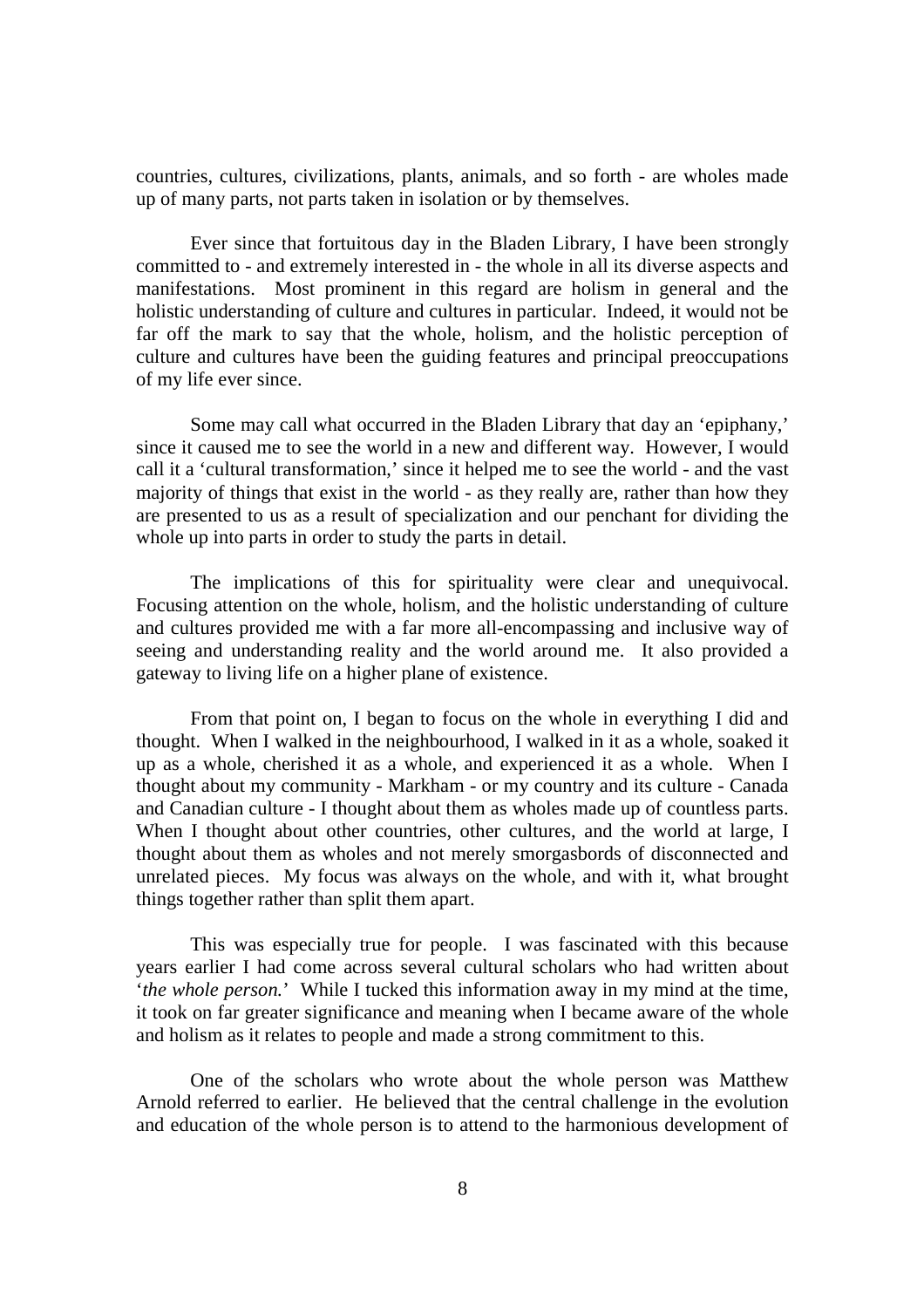all the faculties and factors that constitute human nature. John Cowper Powys had similar thoughts in mind, although he expressed them more eloquently when he said:

> The whole purpose and end of culture is a thrilling happiness of a particular sort - of the sort, in fact, that is caused by a response to life made by a harmony of the intellect, the imagination, and the senses. $5$

These insights were very helpful to me because I was struggling to become a whole person and they emphasized how essential it is to achieve balance and harmony among all the diverse faculties and factors that constitute human beings and human nature: material and non-material; mind and body; work and leisure; egoism and altruism; the self and the other; and all the other dichotomous divisions that are often associated with people and used to describe them.

It was about this time that I had another fortuitous experience that had a profound effect on me. It happened when I accidentally came across a quotation by Johann Wolfgang von Goethe, the great German playwright and cultural scholar. The quotation was '*live in the whole, in the good, in the beautiful.*' 6

This quotation had a profound effect on me for several reasons. In the first place, it summed up better than anything I had ever seen what the four perceptions of culture we have considered thus far - the arts, the finer things in life, the legacy from the past, and a complex whole - are really all about. In the second place, it stated in a few, simple words what I was desperately struggling to achieve in my own life. In the third place, and perhaps most importantly, it gave me an ideal that I could work towards in the years and decades ahead. In so doing, it produced not only another cultural transformation in my life, but also a transcendental experience in my life. Quite frankly, my life has never been the same since.

It was also very helpful in enabling me to understand that culture, like life, is not just a whole made up of many parts, but also a '*total way of life.'* Here was yet another perception of culture that had strong implications for spirituality. Interestingly, it seemed to apply not just to me and my life, but to many of my friends, colleagues, and people I have known over the years and their lives. They all seemed to be struggling to achieve what Goethe had advised in his short, sage, and insightful statement.

I began to refer to this as '*the cultural way of life*' because it was concerned not only with the need to live in the whole, in the good, and in the beautiful, but also to achieve balance and harmony among all facets and components of life. I started to realize that my own life was filled with much more creative exuberance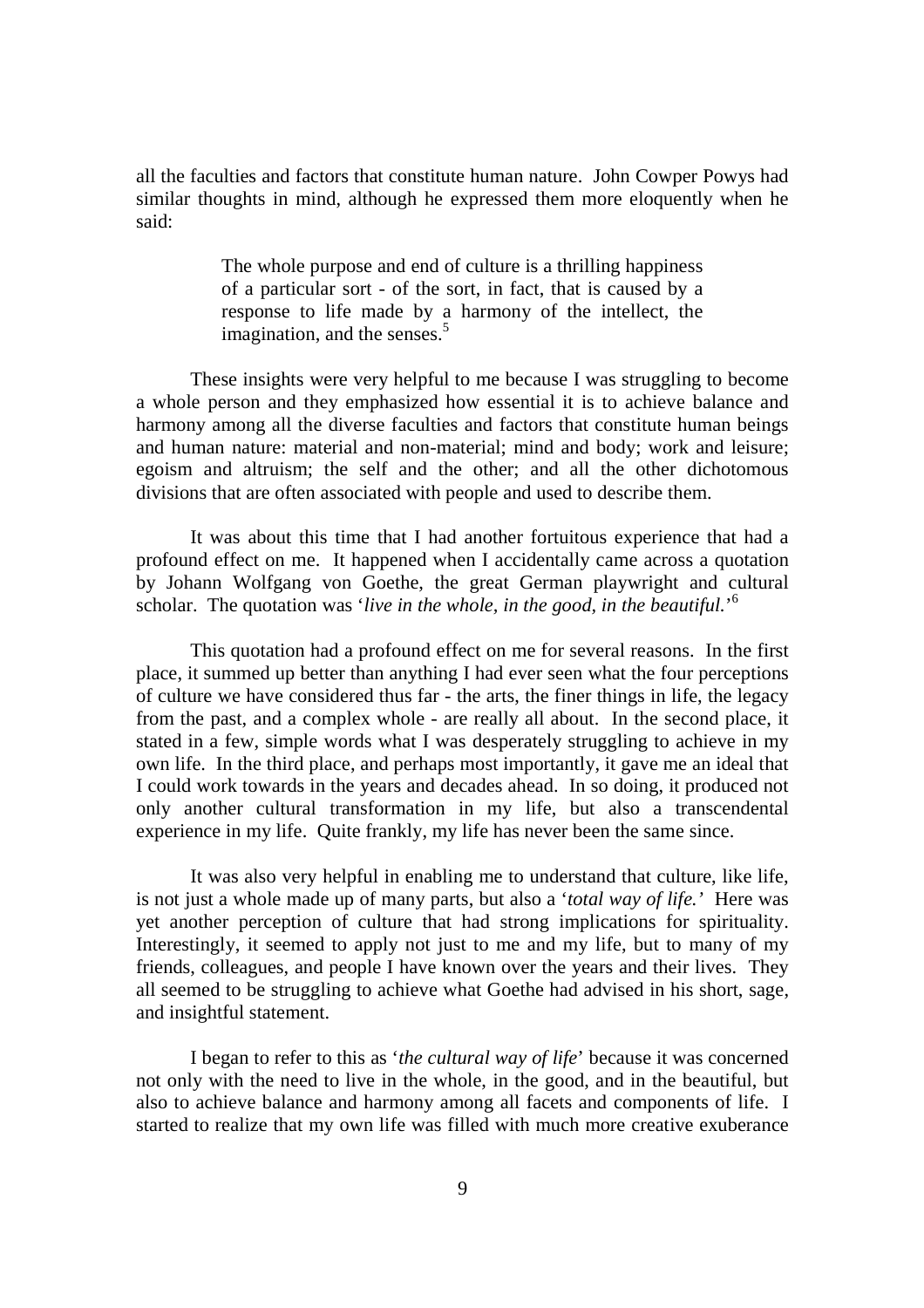and exhilaration - and over substantially longer periods of time - when I made a commitment to the cultural way of life. Not only did it make it possible for me to live life on a higher plane of existence - what some spiritual leaders call elevated forms of consciousness - but also it helped me to soar to greater heights, much as eagles do in many popular songs. With this came the hope that the cultural way of life would be transformed into a spiritual way of life that was not confined to specific moments of spirituality but became a permanent state of spirituality.

This hope was reinforced when I came across another quotation that had a profound effect on me. It was '*follow your bliss*' by Joseph Campbell. While Campbell is best known for his profuse writings on the great cultures and religions of the world and especially myths, myth-making, and mythology, he had many valuable things to say about life, living, spirituality, and how they can be achieved most effectively.

Many people think Campbell was talking about happiness when he said "follow your bliss." However, what he actually meant was that people should do the thing that is right for them and what they were intended to do with their lives, which can produce a great deal of happiness but be very painful at times. To struggle to achieve this in Campbell's opinion was to find real meaning, purpose, and fulfillment in life. This had a great deal of relevance to my own life because I felt I was following my bliss when I was engaged in the quest to broaden and deepen knowledge and understanding of culture and cultures and the central role they are capable of playing in the world.

Thus far, I have said little about the relationship between human beings and the natural environment, yet another perception of culture with profound implications for spirituality. The time has come to address this requirement, since there is an intimate connection between human beings, the natural environment, culture, and spirituality that must likewise be taken into account.

Interestingly, culture's association with these matters can be traced back to classical times. This is because culture as a word and as an idea derives originally from the Latin verb '*colere*' meaning 'to grow,' 'to till,' or 'to cultivate.' At least this is the way Cicero, the great Roman orator and statesman, used the word and the idea for the first time in history when he said "*cultura anima philosophia est*," which is usually translated as "*culture is the philosophy or cultivation of the soul*." Interestingly, Herder expressed something similar many centuries later when he said, "The cultivation of a people is the flower of its existence."

The connection to the natural environment and spirituality is clear and unequivocal here. Despite the fact that this connection has been largely ignored in the modern era, it explains why we have words in our vocabulary like agriculture,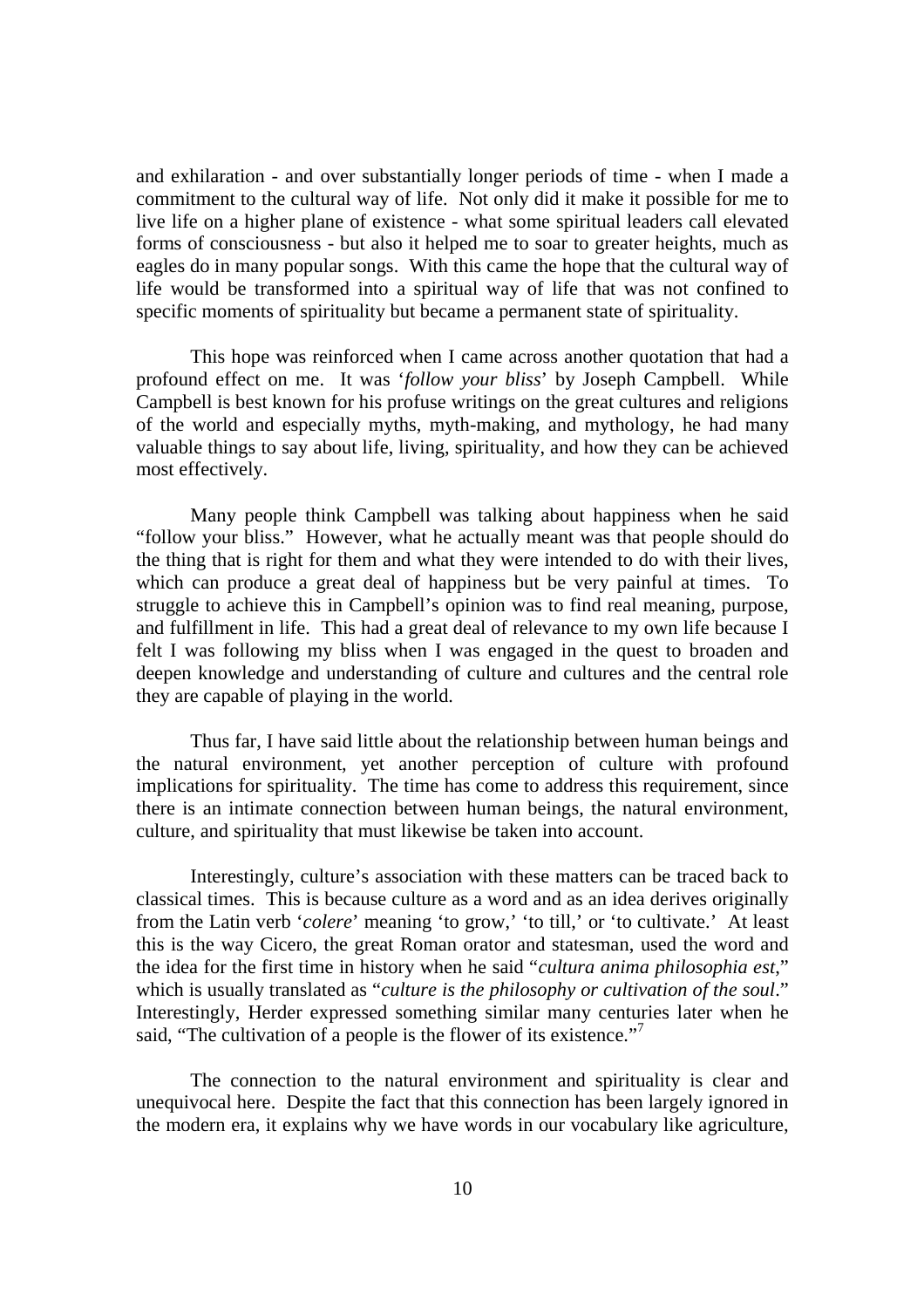horticulture, silvaculture, viticulture, the wolf culture, and many others that confirm the fact that there has been an intimate relationship between human beings and the natural environment dating back more than two thousand years.

Many cultural and ecological scholars have written at length and very passionately about this relationship in recent years, including Arne Naess, Fritjof Capra, David Suzuki, George Sessions, James Lovelock, and many others. However, no scholars have written more compellingly about this relationship - and the dire need to transform it - than Brian Swimme and Thomas Berry. In books like *The Universe Story, Dream of the Earth*, and others, Swimme and Berry have made a convincing case for 'deep ecology,' as well as treating the natural environment as a 'spiritual gift' in much that same way that Jacob Burckhardt made a powerful case for treating the legacy from the past as a 'spiritual possession.'

The arts have a great deal to contribute here in terms of enhancing our respect and reverence for the natural environment in all its diverse forms, manifestations, elements, and seasons. Think, for example, of Van Gogh's many landscape paintings, Claude Monet's splendid depictions of his gardens at Giverny, France, Respighi's *The Birds* (*Gli Uccelli*), Schubert's *Trout Quartet*, Alan Hovhaness's *Mysterious Mountain* (*Second Symphony*), Vivaldi's *The Four Seasons*, Saint Saëns' *Carnival of the Animals*, Smetana's *Moldau*, John Williams *Five Sacred Trees*, and Toru Takemitsu's *Tree Line*. These works, and countless others, are designed to enhance our awareness and appreciation of the natural environment and the need to preserve, protect, and revere it. In a spiritual sense, this is perhaps best epitomized in the last movement of Sibelius's superb *Symphony No. 5*, where he expresses the awe, rapture, and sense of communion he experienced with nature and the sublime when he witnessed a flock of swans flying high over his farm in Finland late one afternoon. He is reputed to have exclaimed "God, how incredibly beautiful" after experiencing this memorable event.

My own experience with the natural environment dates back several decades to a time when I was experiencing some difficult health problems. I first went to doctors to get some help with these problems, much as most people do. When this didn't work, I sought the advice of family and friends and read many books and articles on the specific health problems I was experiencing. While this helped a little, it didn't provide the lasting solution I was looking for. Finally, in a fit of desperation, I turned to nature. I started taking long walks in the countryside near our home. There seemed to be nothing quite like 'getting out in nature' and experiencing everything nature had to offer - much like Beethoven! - that slowly but surely provided a lasting solution to these problems. The process of enjoying the flowers, trees, birds, streams, sunsets, and especially the leaves turning many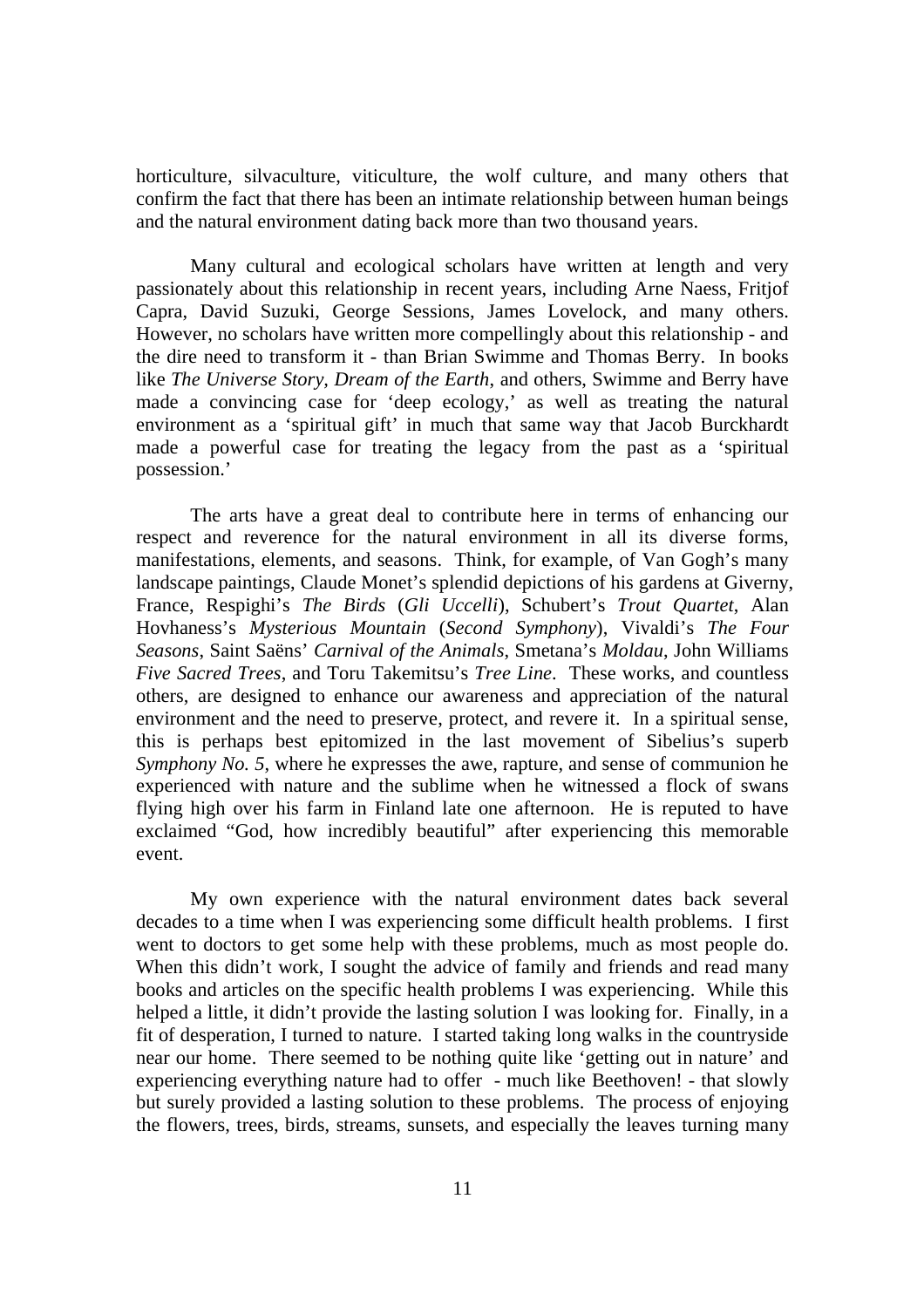shades of green in the spring and gold, orange, yellow, and red in the fall provided the tonic that was required to restore my health to normal.

Since that time, I have been actively engaged in nature and the natural environment in many ways. I take long walks in the forest near our home as often as possible, especially the Durham forest that is divided into an oak trail, a maple trail, a birch trail, and a hemlock trail. I also walk regularly in the many parks and conservation areas that exist in Markham and the York Region, as well as enjoy many of the paintings of Canada's Group of Seven artists that are concerned with the country's magnificent landscapes and wilderness areas. And perhaps most importantly, I do exercises five mornings a week with a group that does what are called *Yuanji Dances*. Most of these exercises - which involve a combination of tai chi and qi gong set to the most beautiful music imaginable - are based on nature's flows, rhythms, and elements. This is not surprising in view of the fact that nature figures prominently in Chinese, Indian, and most other eastern cultures.

All this activity has helped me to sustain a good state of health and bring me one step closer to experiencing a permanent state of spirituality rather than just specific moments of spirituality. It has also helped to open the doors to the final perception of culture we are considering here, namely the organizational forms and structures of different species, both human and non-human.

I have long been interested in the organizational forms and structures of human beings and all the various cultures they create because they are so diverse, complex, and sophisticated. This is largely because they are based on different worldviews, values, customs, beliefs, traditions, and ways of life. In consequence, some cultures are best known for their architectural achievements and culinary accomplishments - Chinese, Indian, French, Thai, and Turkish cultures for example - whereas others are best known for their religious, political, and athletic capabilities, such as Buddhist, British, and American cultures. There is no single pattern or characteristic that fits all the diverse cultures of the world. They are all different and unique in one way or another.

Lately, I have become fascinated with the organizational forms and structures of other species and the cultures they create. This is because their cultures are also wholes made up of many parts. The cultures of bees, ants, trees, and other species in the natural realm confirm the fact that animals and plants have cultures just as people do, and create them in much the same way that human beings create their cultures.

Take the bee culture for instance. The bee culture is a whole composed of many parts. This whole, with its well-defined system of queen, drone, and workers bees, its rigid hierarchy and division of labour, its finely-tuned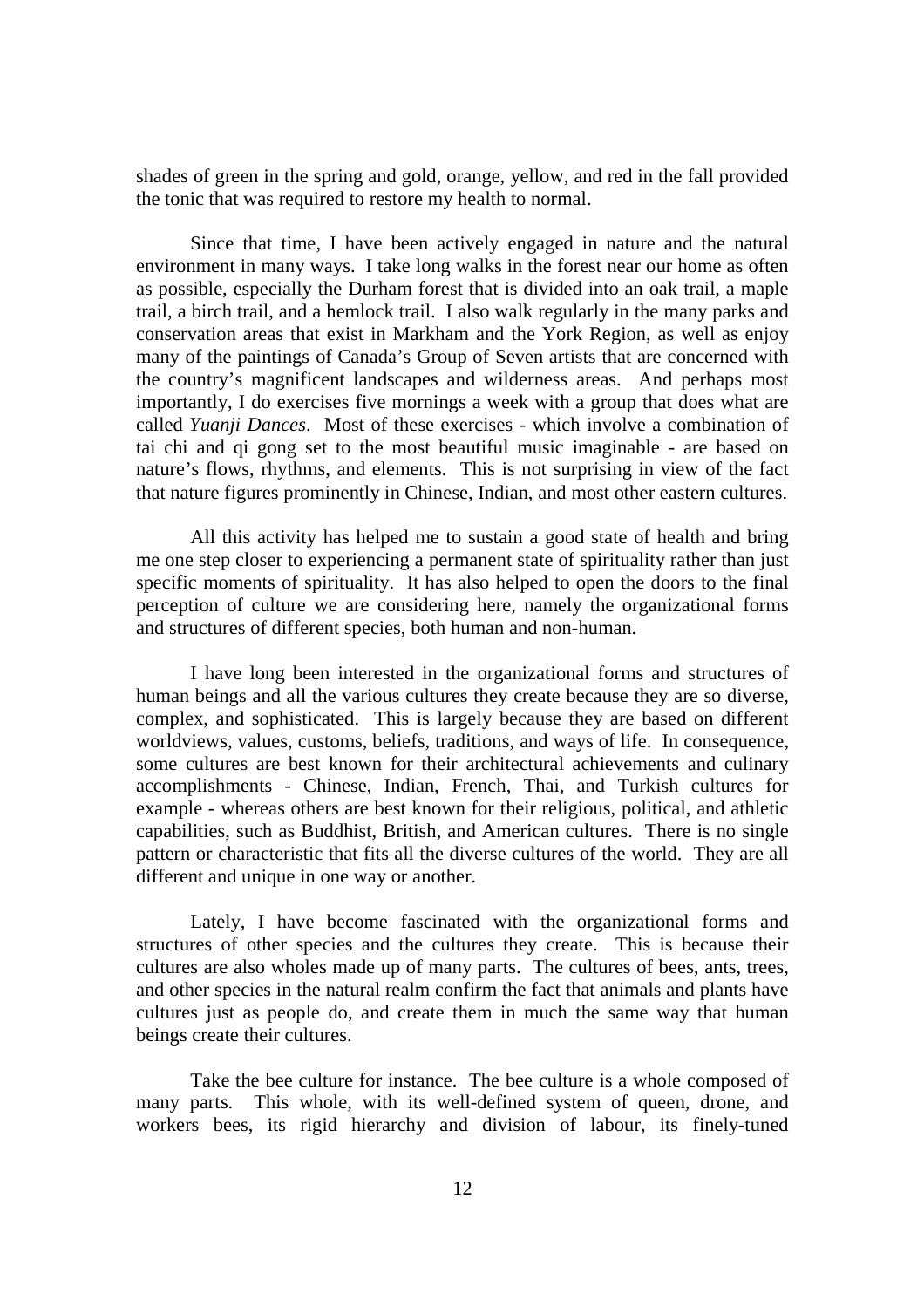communications networks and sensory abilities, and its impressive productive capabilities, acts to ensure the survival of bees as a species and guarantee a continuous flow of products. These products, such as honey, wax, the bee hive, and the honeycomb, are much in demand in the human realm and have both a functional and aesthetic significance. The beehive and the honeycomb, for example, are intricately-designed and highly-sophisticated cultural creations, comparable in their way, style, functions, and complexity to many of the cultural creations created by human beings, even if they are far smaller in scale and more elementary in character.

An even better example of this - and an example that is much closer to the experience of human beings - is the cultures and cultural creations of elephants. It is a well-known fact that elephants have phenomenal memories - memories that may even be greater than the memories of human beings. However, what is becoming increasingly apparent as a result of contemporary research is the fact that elephants have highly complex and very sophisticated cultures - cultures that are predicated on a great deal of caring, sharing, intimacy, and compassion. Not only do elephants bond with each other in much the same way that human beings bond, but also they are each other's keepers in the sense that they look after each other very attentively when they are sick, elderly, in distress, or threatened in some way. Moreover, they look after their young in much the same way that human beings do, doting over them in countless ways and actively participating in their evolution, upbringing, and development.

What is true for elephants and bees is true for all other animal and plant species, even if this is less intense and not to the same degree as human beings. Every species has its own cultures and forms of cultural creation, including its distinctive methods of procreation, habitat, social bonding, community organization, networking, and consumption and production activity. This is not surprising in view of the fact that animals and plants, like human beings, are living organisms, and, as such, obey the laws governing all living things.

What does all this have to do to spirituality? Surely this. Culture and cultures are without doubt the highest forms of creation when they are looked at in holistic terms, regardless of whether they are created by human beings or other species. This is because they are highly complex wholes made up of many parts and there is little else in the world that can compare with this. As Jin Li points out in her book *Cultural Foundations of Learning: East and West* when talking about the quintessential importance of culture for human beings, "Culture, as the largest human created system (as opposed to our biology), penetrates so profoundly into all spheres of human life that it alters human cognition, emotion, and behaviour … Culture is like the air we breathe; we are completely dependent on it."<sup>8</sup> And what is true for human beings is equally true for other species.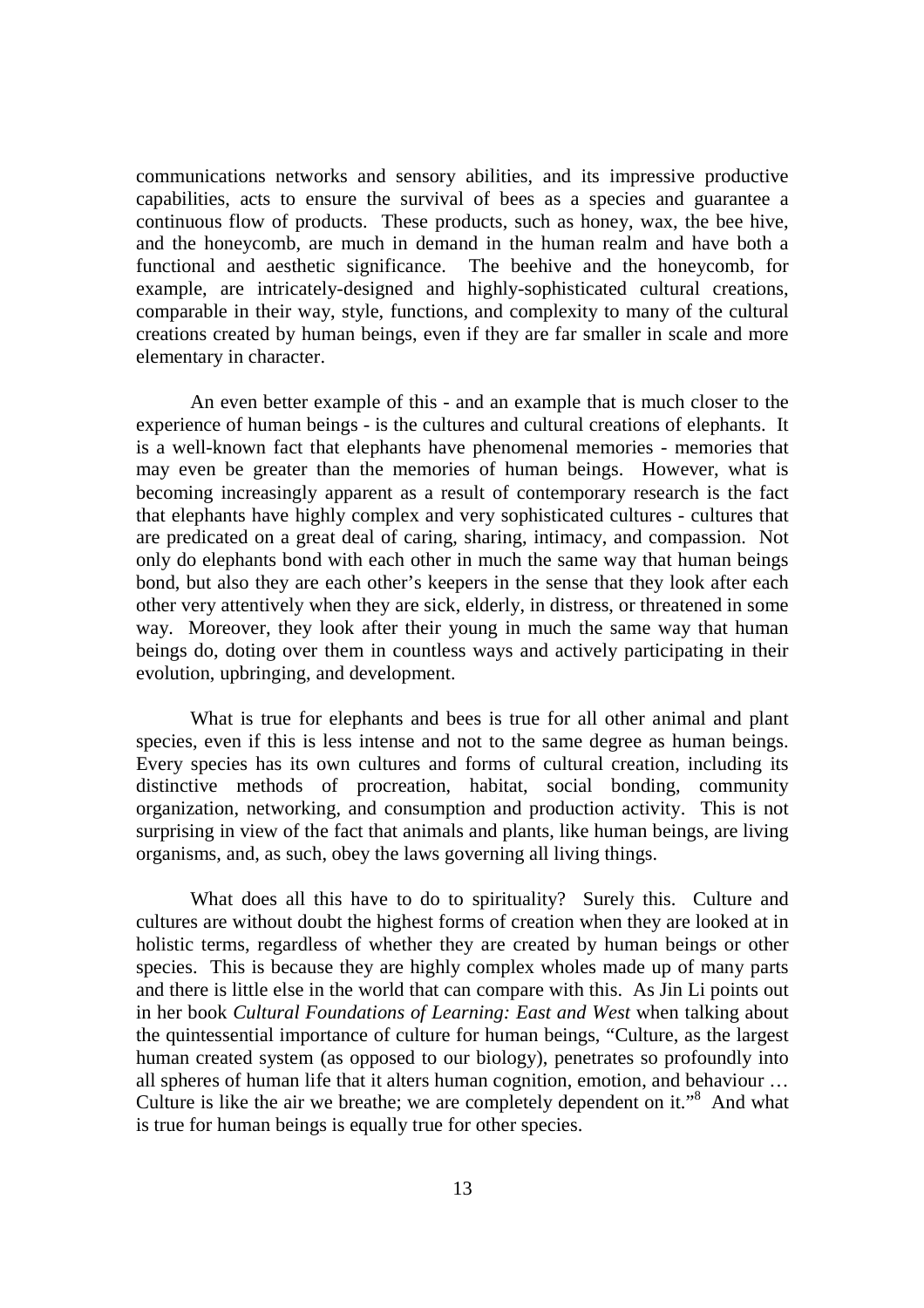Like the incredible breakthroughs that are now being realized in science which are also part of culture and are designed to broaden knowledge of the smallest molecules and particles and deepen understanding of the universe and the cosmos - this most expansive perception of culture of all possesses the potential to produce higher and higher levels of awareness and states of consciousness with respect to virtually everything that exists in the human and natural domains. Whether these levels and states have to do with the divine may only be revealed in the fullness of time, if at all. However, this does not alter the fact that the organizational forms and structures of all the various species in the world has a great deal to do with spirituality and the sublime in countless ways.

And this brings us to the remarkable potential culture possesses to open the doors to spirituality when it is considered in comprehensive terms. It possesses this potential because culture can be perceived in many different ways and each of these ways has a great deal to do with spirituality in one form or another.

From the most beautiful works of art and the artistic perception of culture to all the diverse cultures in the world and the organizational forms and structures of different species, there is no doubt that culture possesses a remarkable capacity to act as a gateway to spirituality because everything is there in the final analysis when it is added up and considered in totality. This is because culture makes it possible to move horizontally as well as vertically - in breadth as well as in depth across virtually every domain and activity that exists in the world, from the human to the non-human, the simple to the complex, the individual to the collective, the local to the global, and the mundane to the profound. As Barbara Ward asked many years ago when she observed that the chief environmental insight is that all things are linked, "Where is the thread that will lead us through the maze?" It is now clear that culture is this thread.

And this is not all. While an important part of spirituality involves going 'outside the self' in order to expand awareness of the external world, a much greater part involves going 'inside the self' in order to become much more conscious of the internal world. In the final analysis, this is what is required to become a whole person, live in the whole, in the good, and in the beautiful, follow one's bliss, and achieve balance and harmony among all the diverse factors and faculties that constitute life. To do so is not only to experience more and more and higher and higher moments of spirituality, but also to move closer and closer to a permanent state of spirituality.

Why is this so essential? It is essential because this will not only bring people a great deal more fulfillment and happiness in life, it will also reduce the huge demands we are making on the natural environment and make it possible for us to tread more lightly on the land. This is because a much better balance will be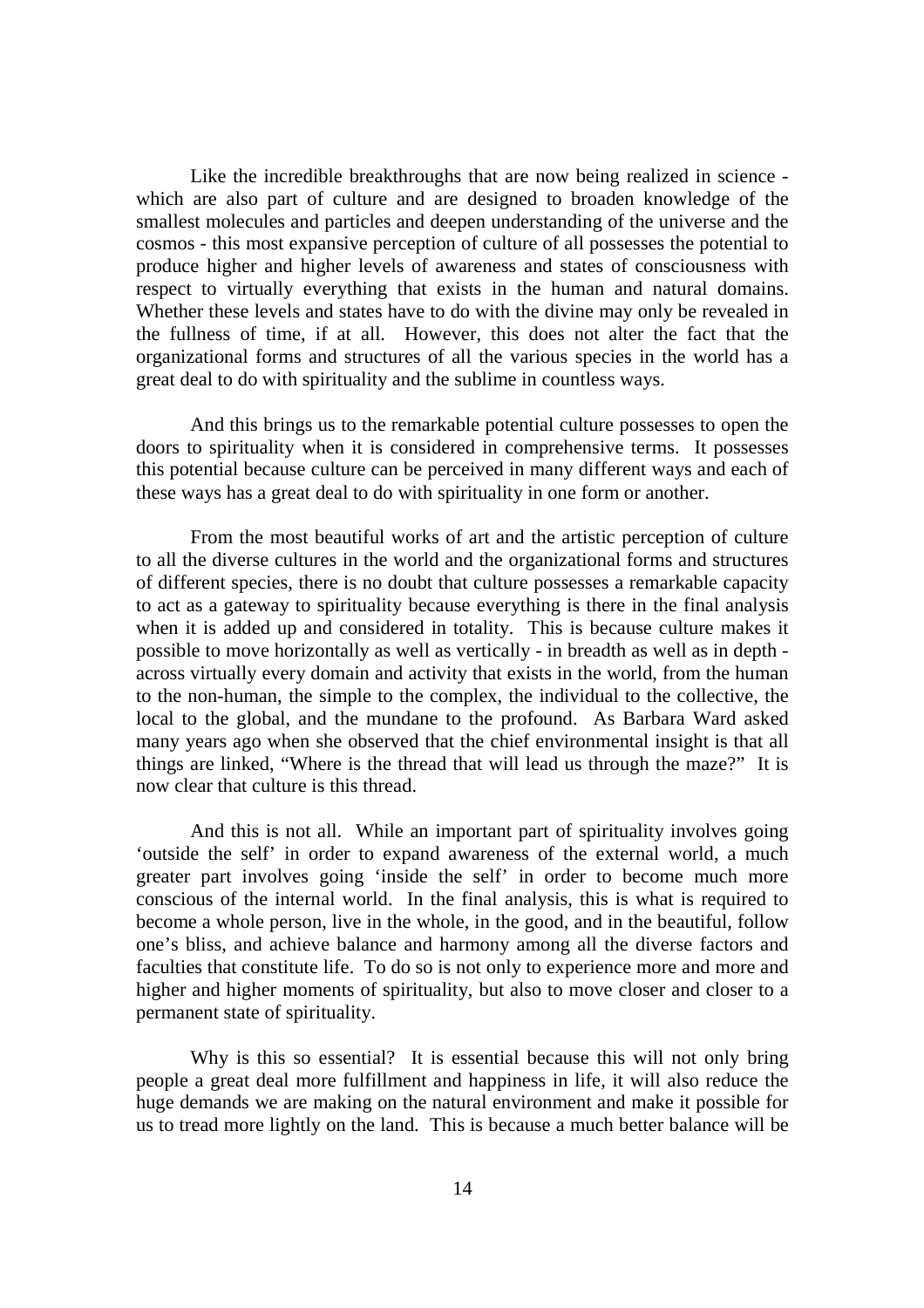realized between people's material and non-material requirements. This is imperative if humanity is to come to grips with the difficult and demanding problems that have loomed up on the global horizon in recent years.

No challenge is greater in this respect than the need to come to grips with the relentless march of human numbers compared to the finite carrying capacity of the earth. In recent years, it has become crystal clear that the world's population of six billion is exerting tremendous pressure on the natural environment and the globe's scarce resources. Given this fact, and the fact that world population is expected to increase significantly in the years and decades ahead in absolute if not relative terms, there is no doubt that major environmental catastrophes are inevitable if humanity does not bring its material appetites under control and reduce the colossal ecological footprint it is making on mother earth. Already, climate change and the increased frequency of floods, hurricanes, droughts, forest fires, and the devastation of coastal areas are revealing that severe consequences lie in store for humanity if it persists in this practice.

Clearly much more emphasis will have to be placed on humanity's internal and non-material - rather than external and material - requirements if this problem is to be dealt with effectively in the future. Hence the need for a quantum leap in the spiritual and qualitative side of life compared to the material and quantitative side. In global terms, a leap of this magnitude would bring about a great deal more environmental conservation while simultaneously making it possible for people to live on a much higher plane of existence and experience a great deal more spirituality in life. It would also bring about much more caring, sharing, cooperation, and compassion in the world, thereby reducing the major income inequalities and social inequities that exist throughout the world.

And this brings me back to my own situation and the personal experiences I have had with spirituality over the years. Each of the experiences I have had with the principal perceptions of culture - from the arts to the organizational forms and structures of different species - has enriched my life in countless ways and made it possible for me to move progressively from specific moments of spirituality to something much closer to a permanent state of spirituality.

I am not there yet, but feel I am moving in the right direction in this regard. I have the sense that the cultural way of life I am living at present is slowly but surely being transformed into a spiritual way of life. I hope this is the case, since culture is without doubt one of the best vehicles of all for opening the doors to spirituality and unlocking the secrets of the sublime and perhaps even the divine.